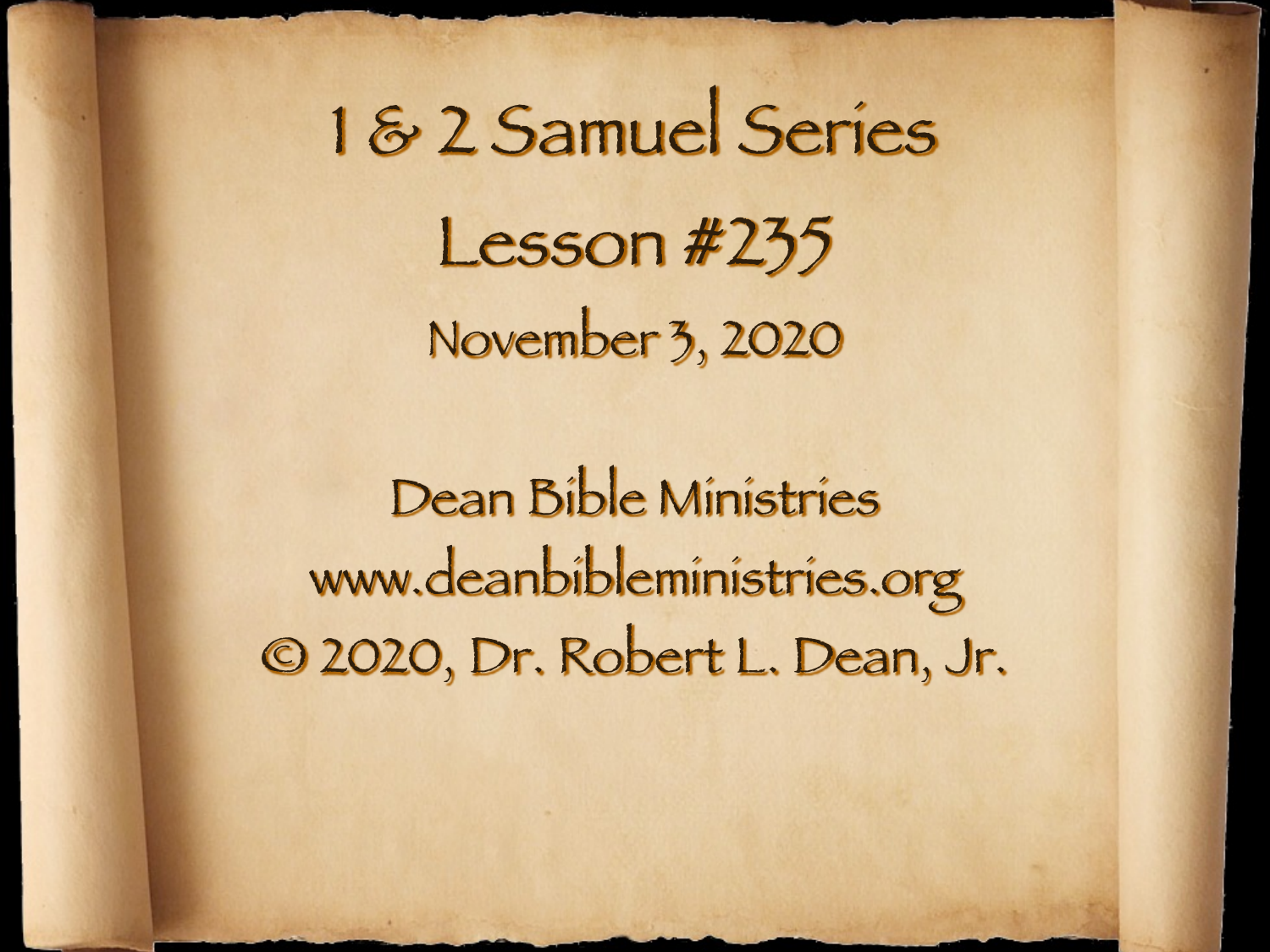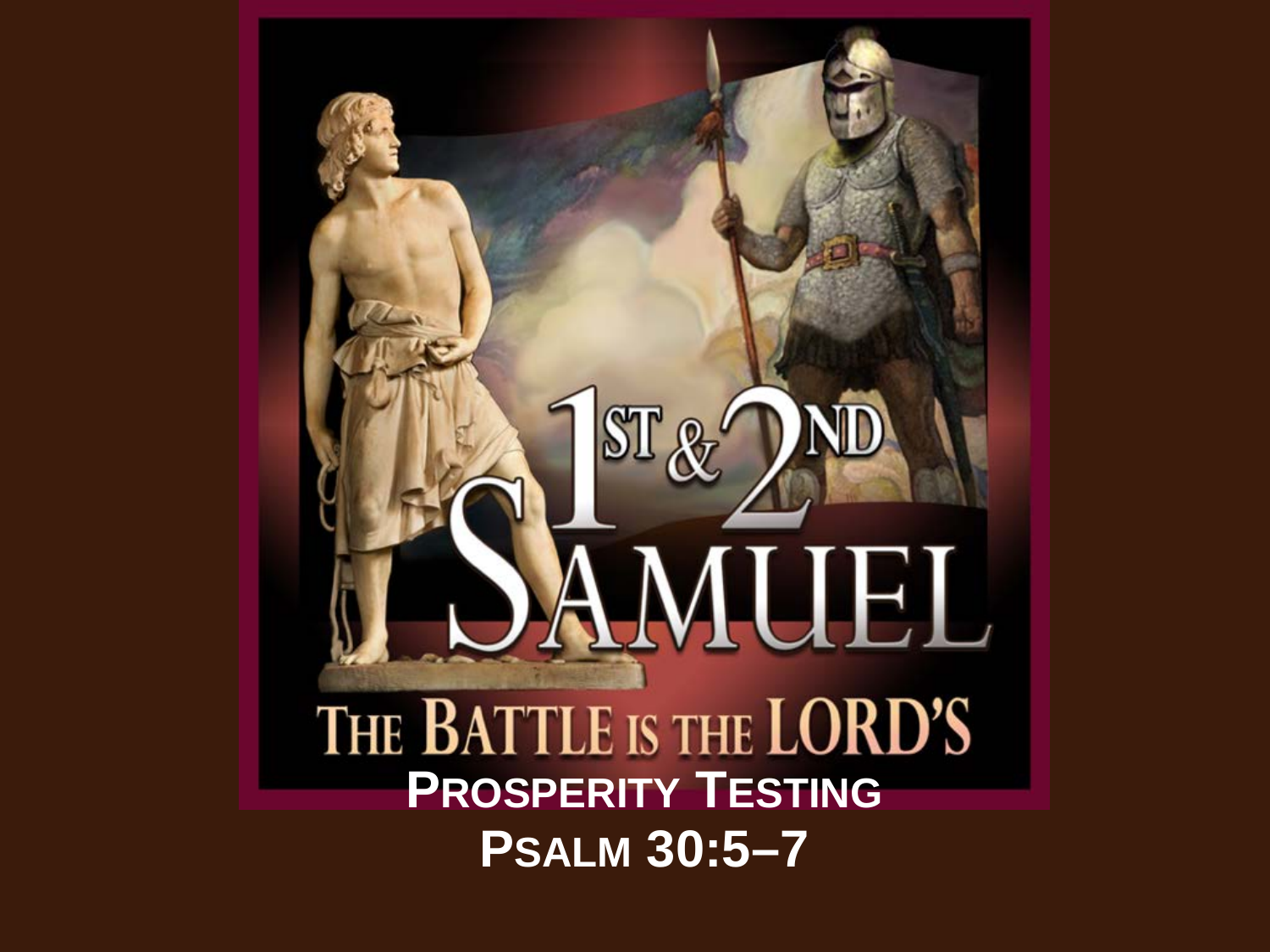**Col. 3:16, "Let the word of Christ dwell in you richly, in all wisdom resulting in teaching and admonishing one another in psalms and hymns and spiritual songs, singing with grace in your hearts to the Lord." [~RD]**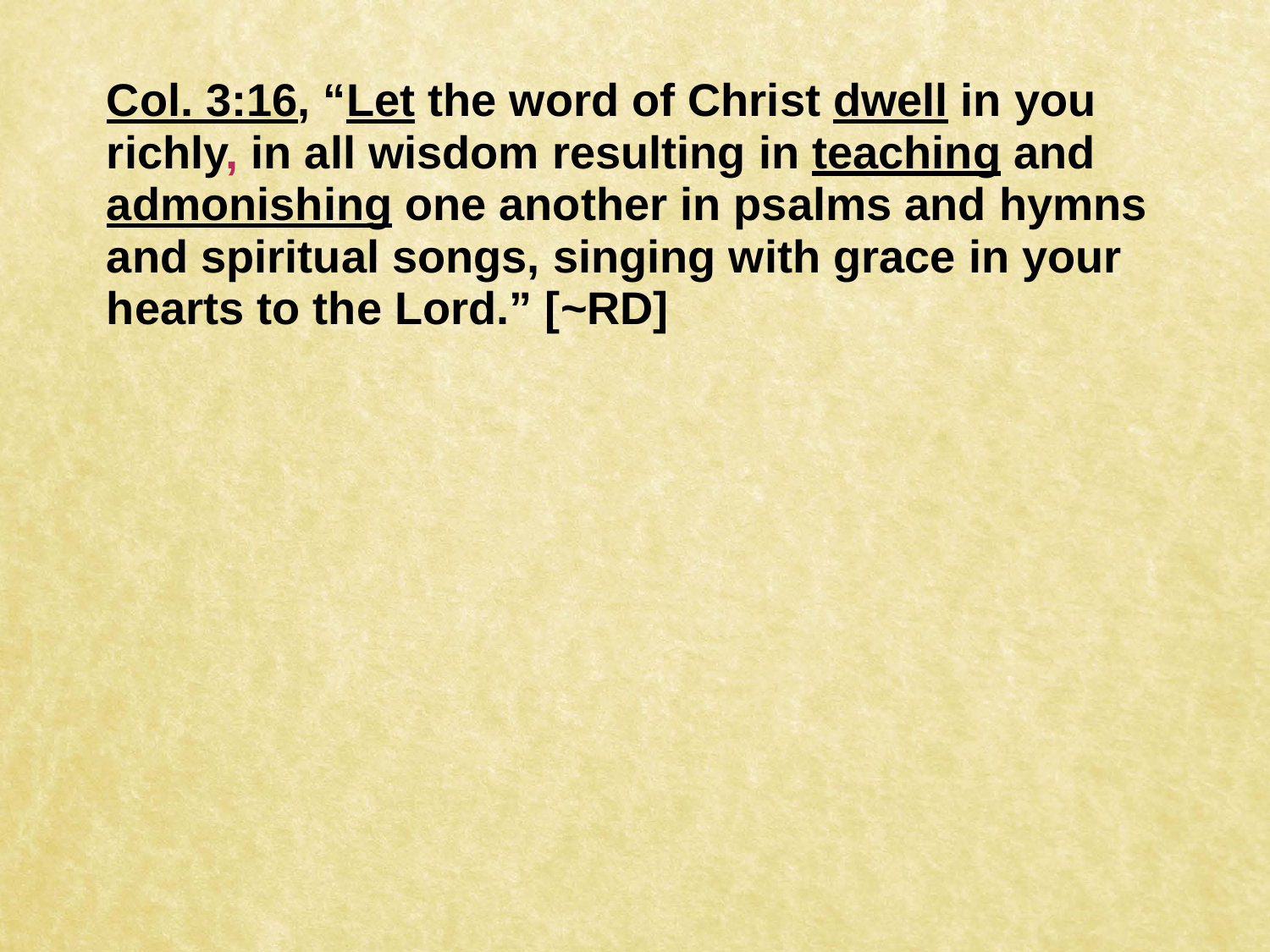**Col. 3:16, "Let the word of Christ dwell in you richly, in all wisdom resulting in teaching and admonishing one another in psalms and hymns and spiritual songs, singing with grace in your hearts to the Lord." [~RD]** 

*"The psalms and hymns and spiritual songs must be those that teach and admonish."* 

*~Ryrie Study Bible*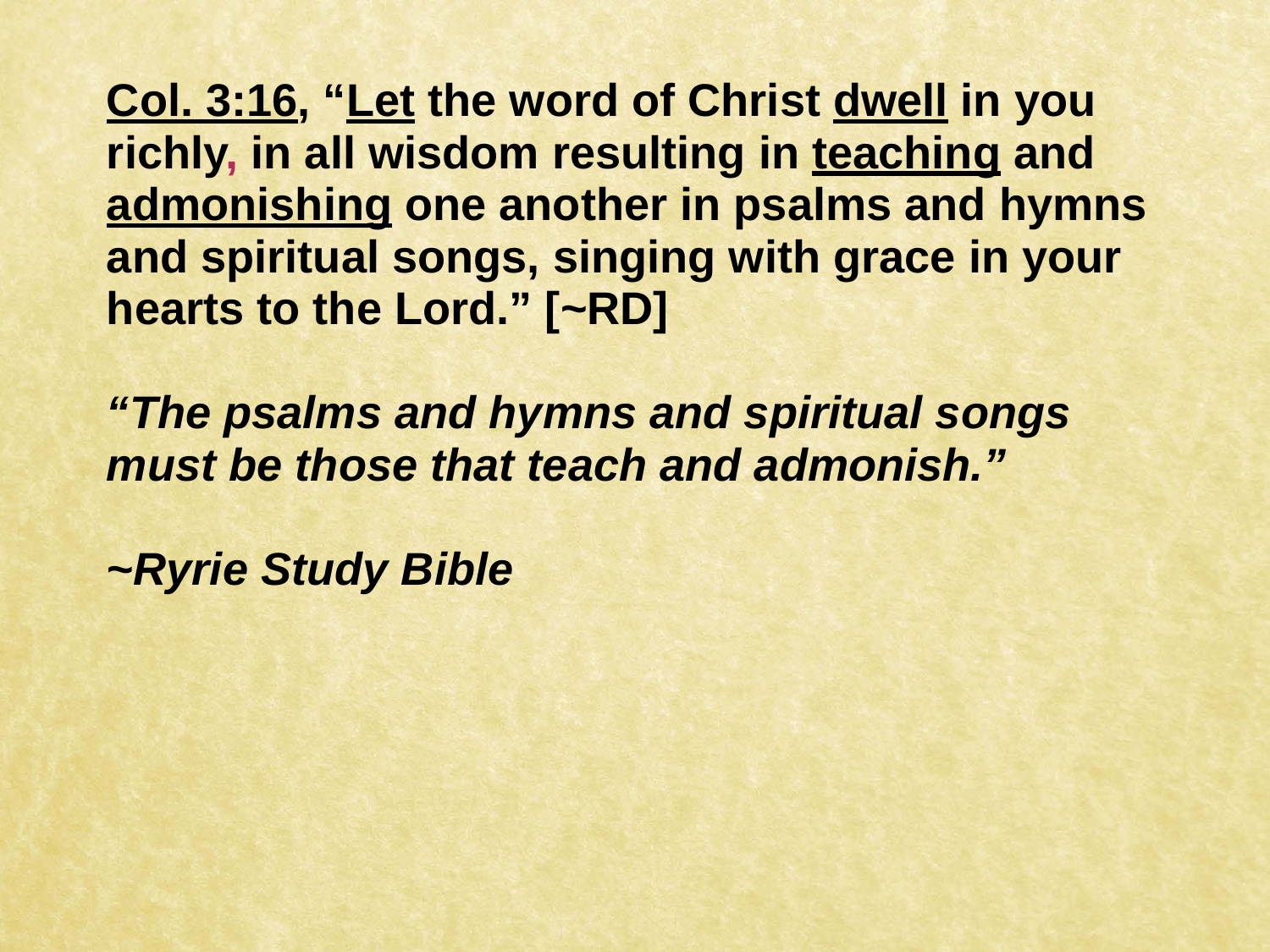**Psa. 30:1, "I will lift you up in praise, O LORD, for You have drawn me up [like a bucket from a well], And have not let my foes rejoice over me."**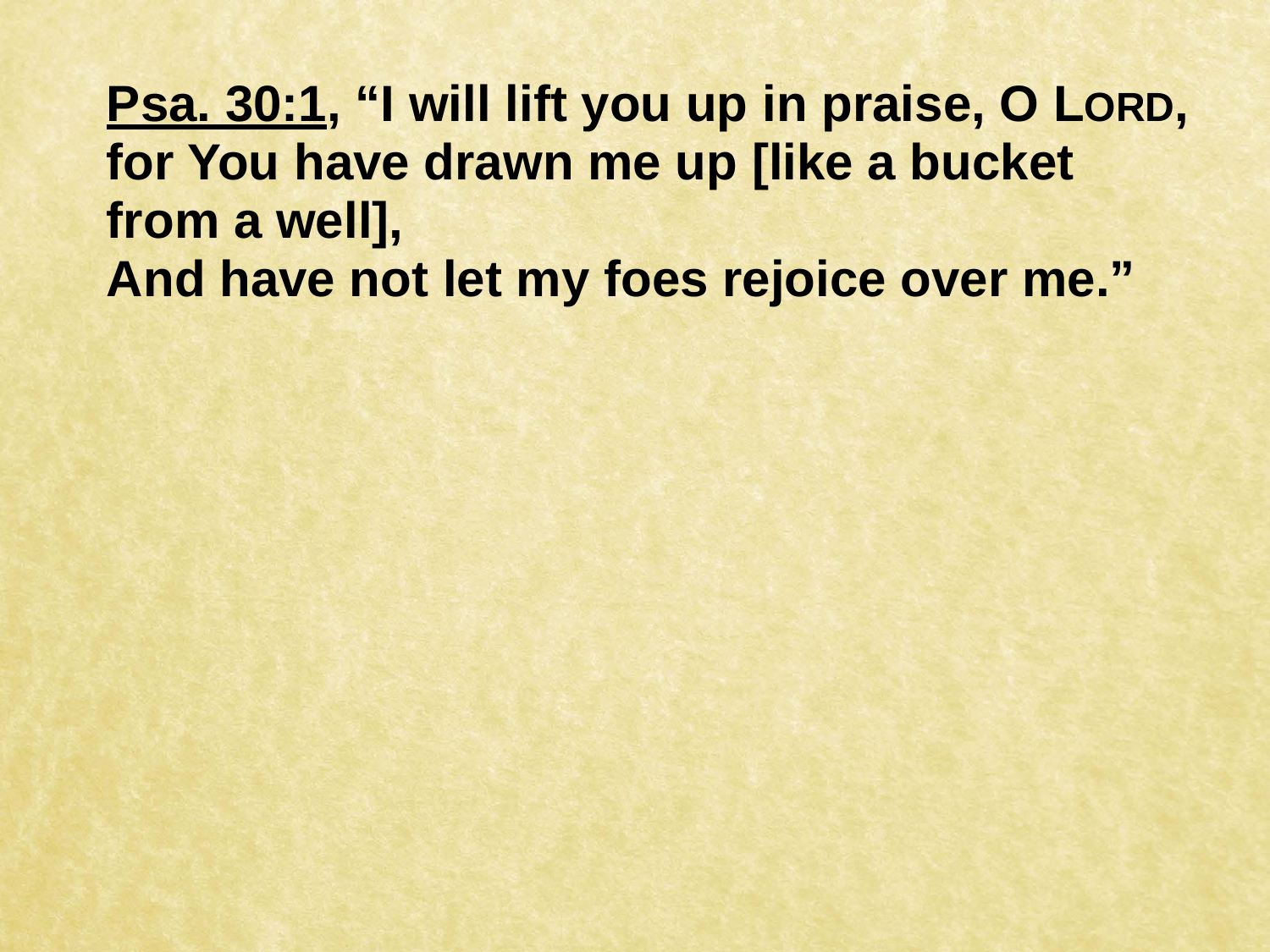## **Psa. 30:2,**

## **"O LORD my God, I cried out to You, And You healed me."**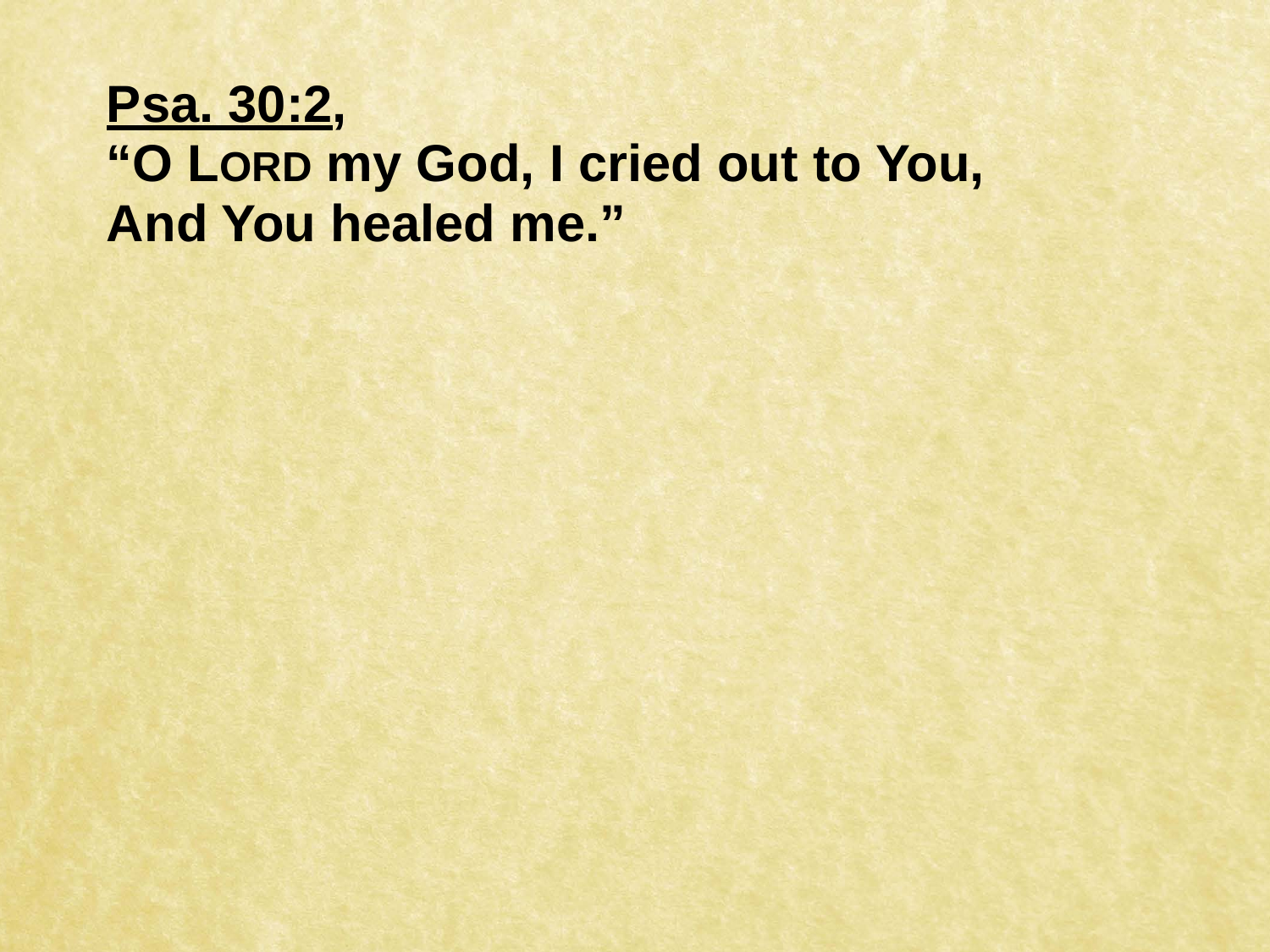### **Psa. 30:3, "O LORD, You brought my soul up from the grave; You have kept me alive, that I should not go down to the pit."**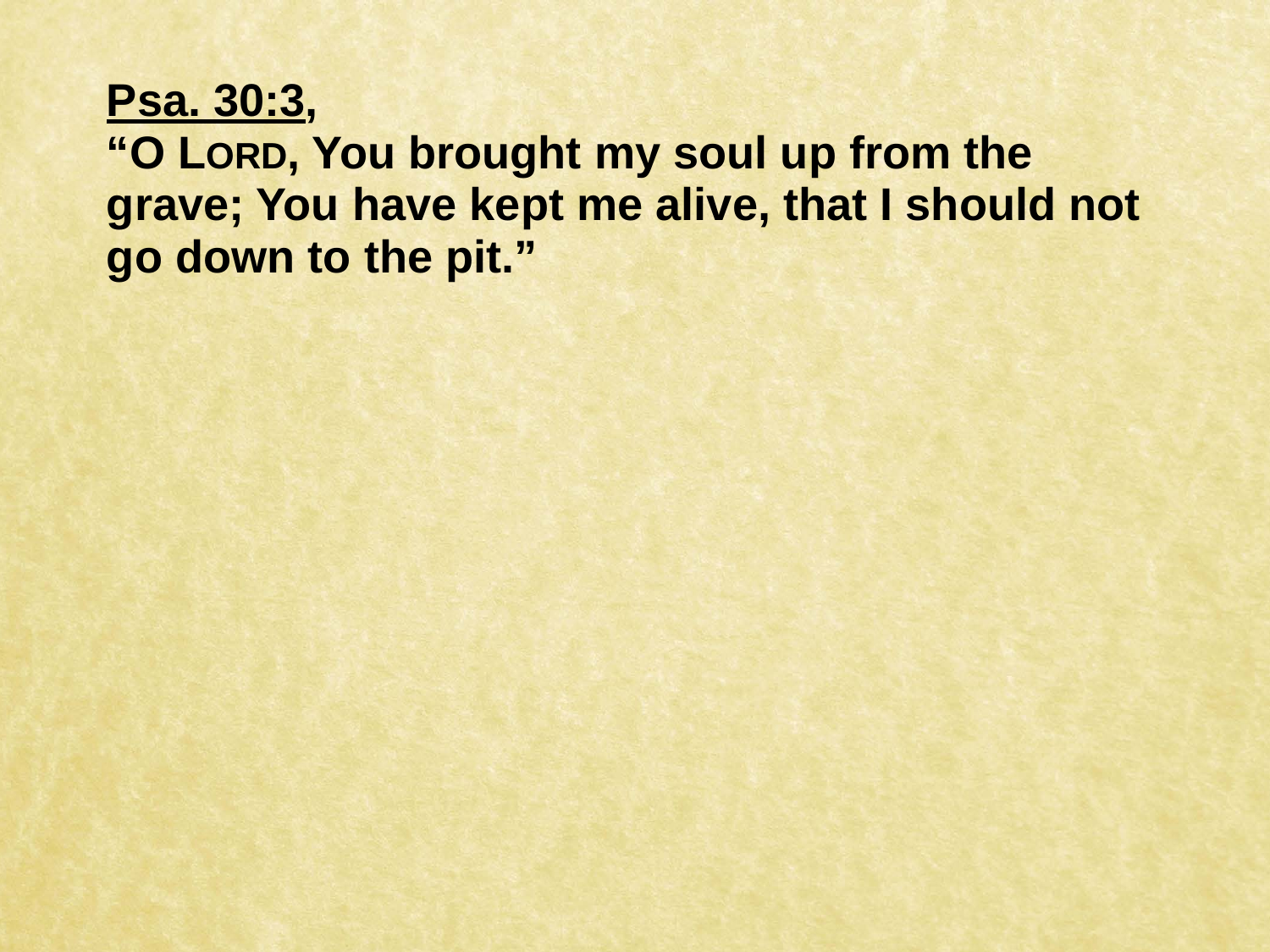#### **Psa. 30:4, "Sing praise to the LORD, you saints of His, and give thanks at the remembrance of His holy name."**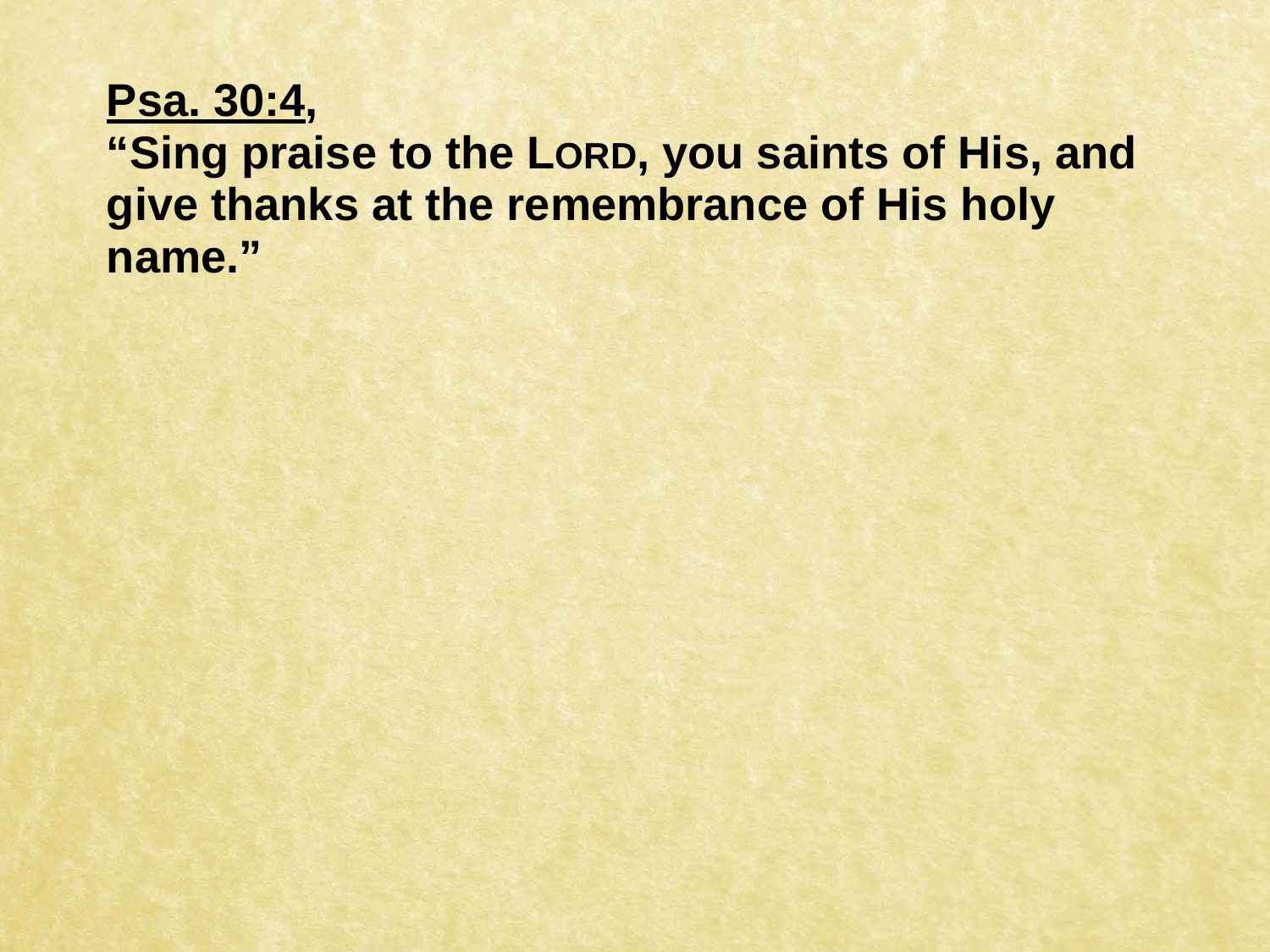## **Psa. 30:4, "Sing praise to the Lord, you saints of His, And give thanks [thankful praise] at the remembrance of His holy name."**

*chasid* **חָסִיד masc plur constr faithful ones, pious or holy one, saint**

*yādâ* **י ָדָה confess, praise, give thanks, thank**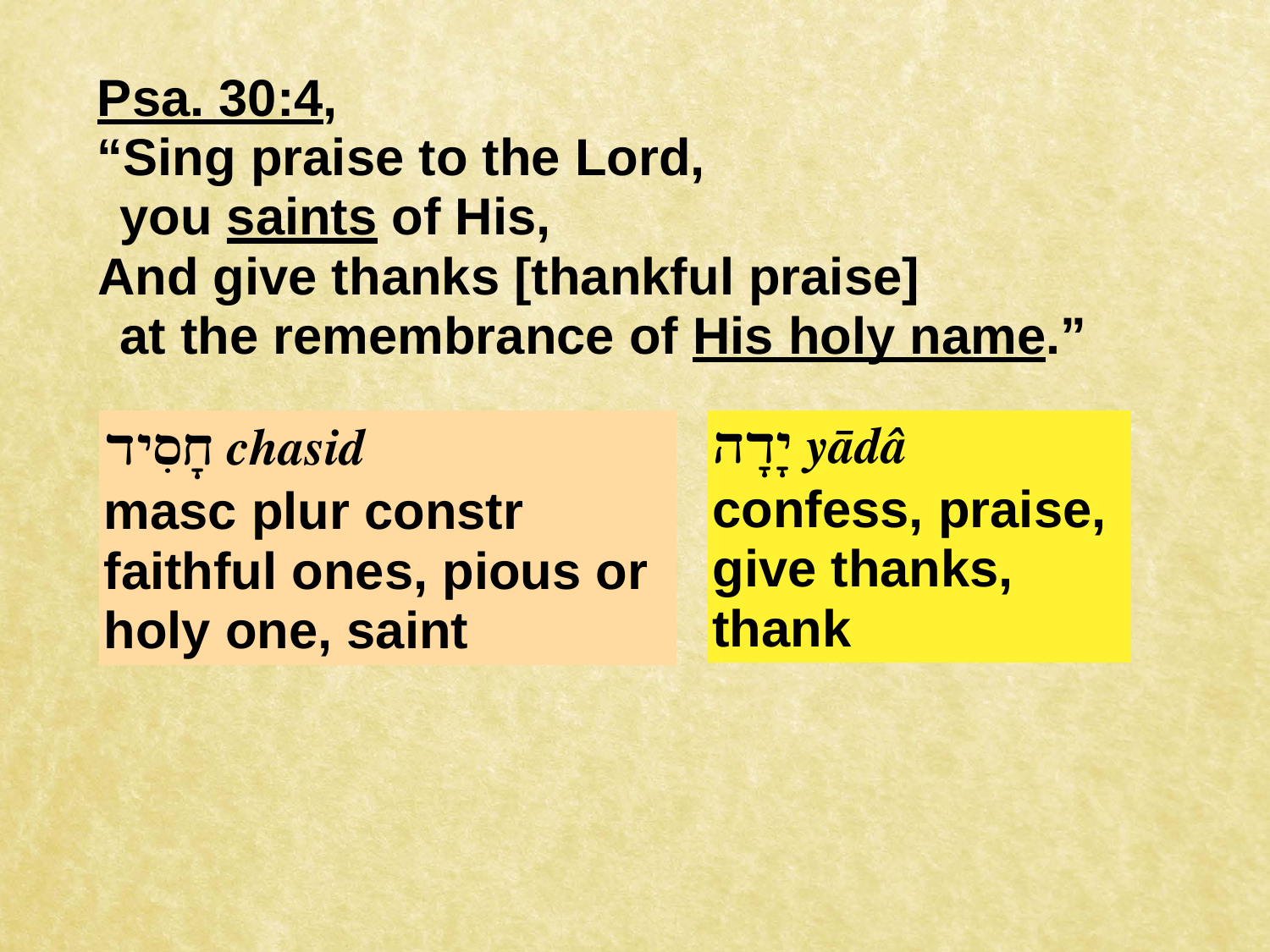#### **Psa. 30:5,**

**"For His anger is but for a moment, His favor is for life; Weeping may endure for a night, but joy comes in the morning." ~NKJV**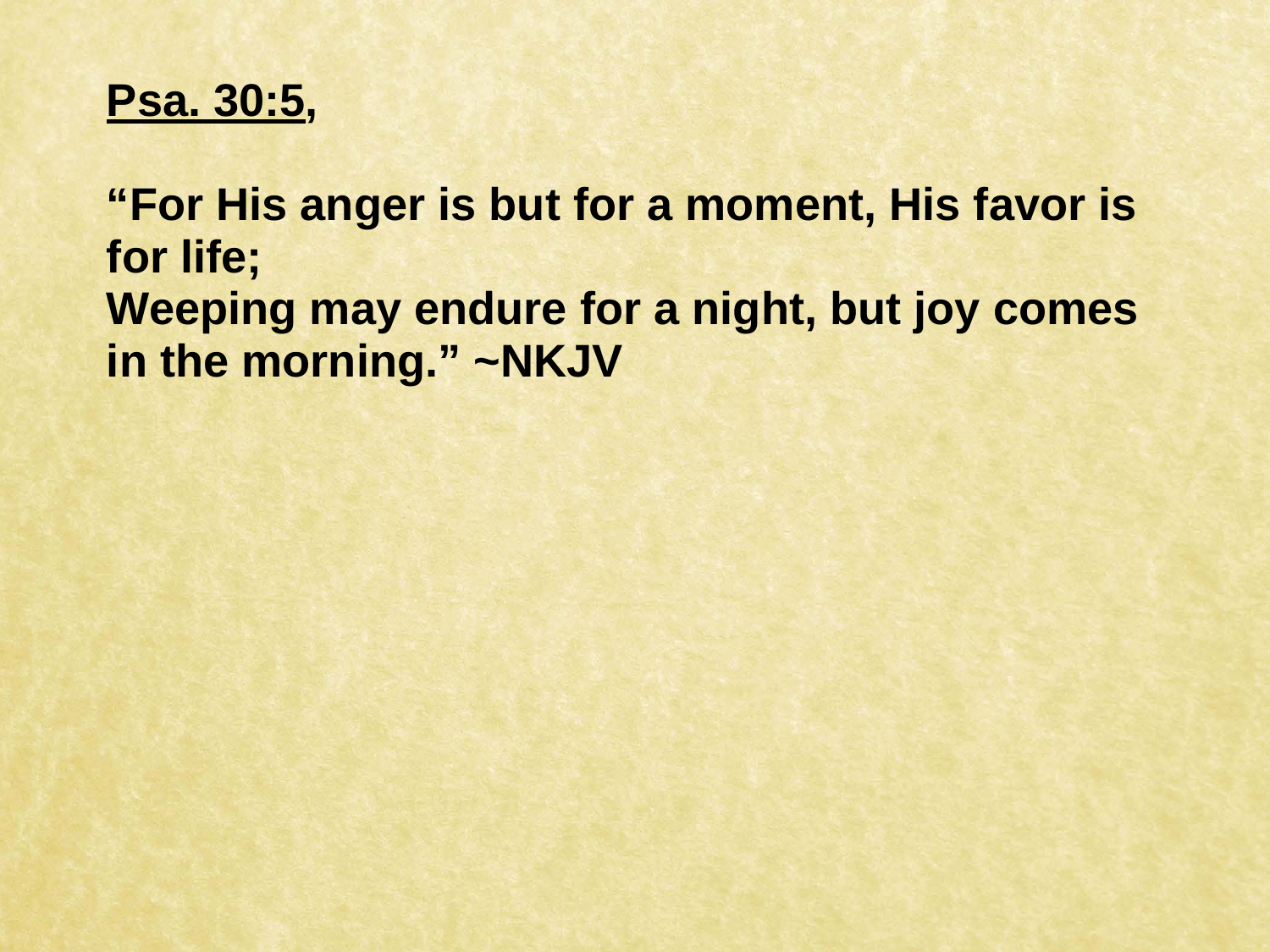#### **Psa. 30:5,**

**"For His anger is but for a moment, His favor is for life; Weeping may endure for a night, but joy comes in the morning." ~NKJV** 

**"A moment in His anger, a lifetime in His favor; for a night weeping makes its home, but in the morning a shout of joy." [~RD]**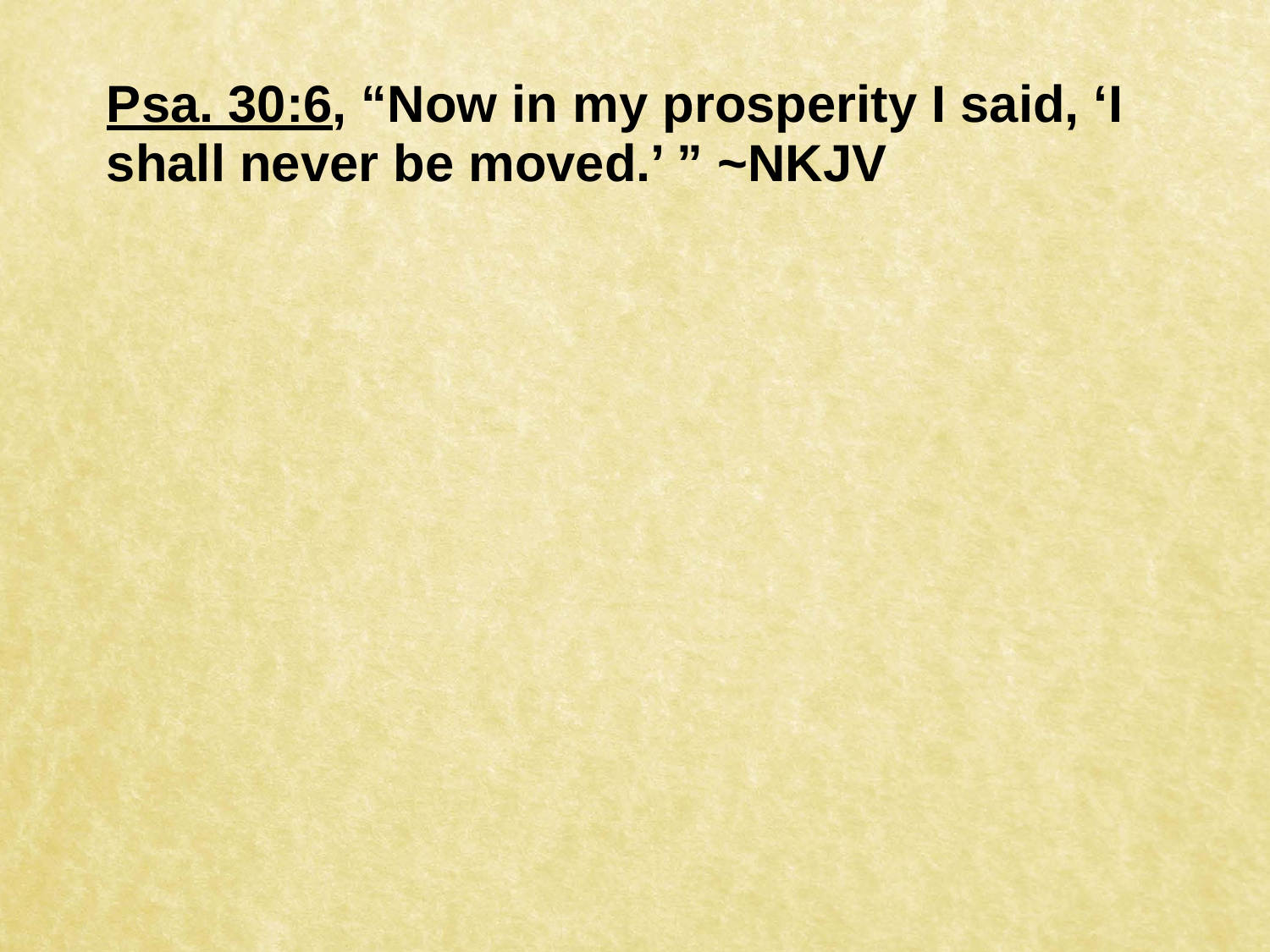**לוָּשׁ** *shalu* **comm masc sing constr ease, prosperity, or "selfsufficiency"**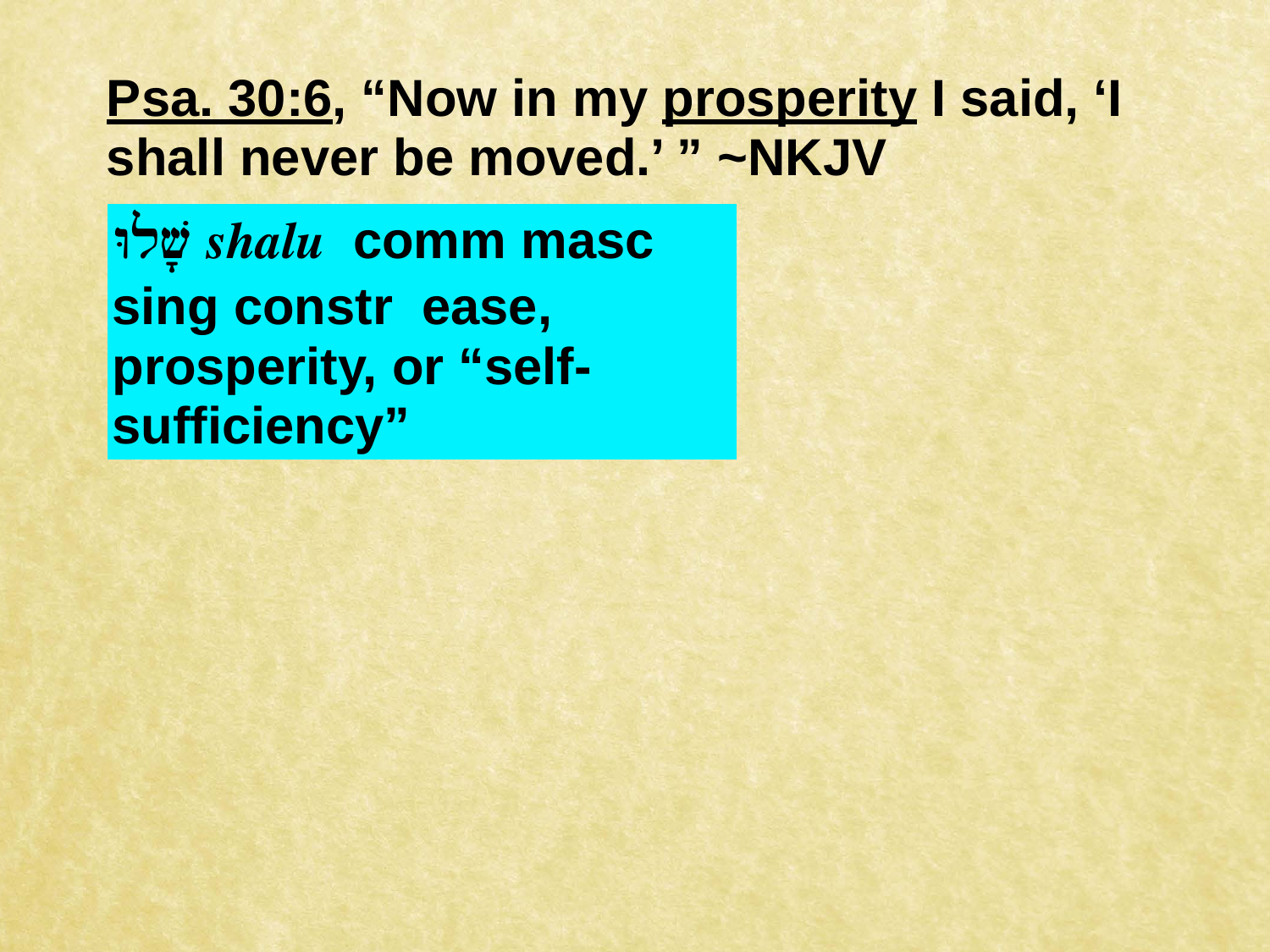**לוָּשׁ** *shalu* **comm masc sing constr ease, prosperity, or "selfsufficiency"**

**לַבּ)** *bal***) never, not**

**ט.מ)** *môṭ***) totter, shake, slip. nif imperf 1 com sing "to totter, shake; his verb, which occurs as a figure of speech referring to great insecurity, general disorder, instability"**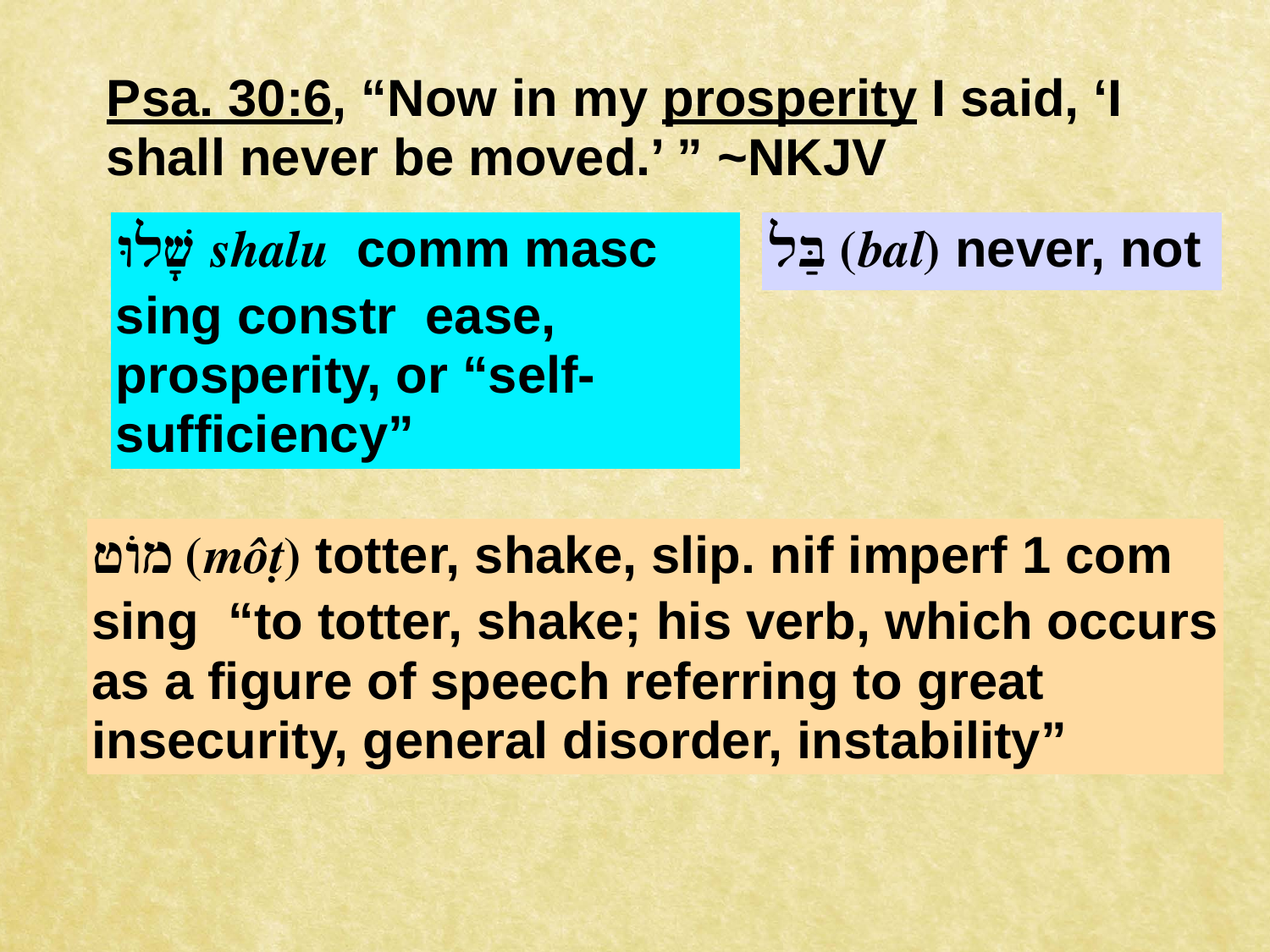**Psa. 93:1, "The LORD reigns, He is clothed with majesty; The LORD is clothed, He has girded Himself with strength. Surely the world is established, so that it cannot be shaken or made instable or insecure."** 

**Psa. 96:10, "Say among the nations, 'The LORD reigns; The world also is firmly established, it shall not be moved; He shall judge the peoples righteously.' "**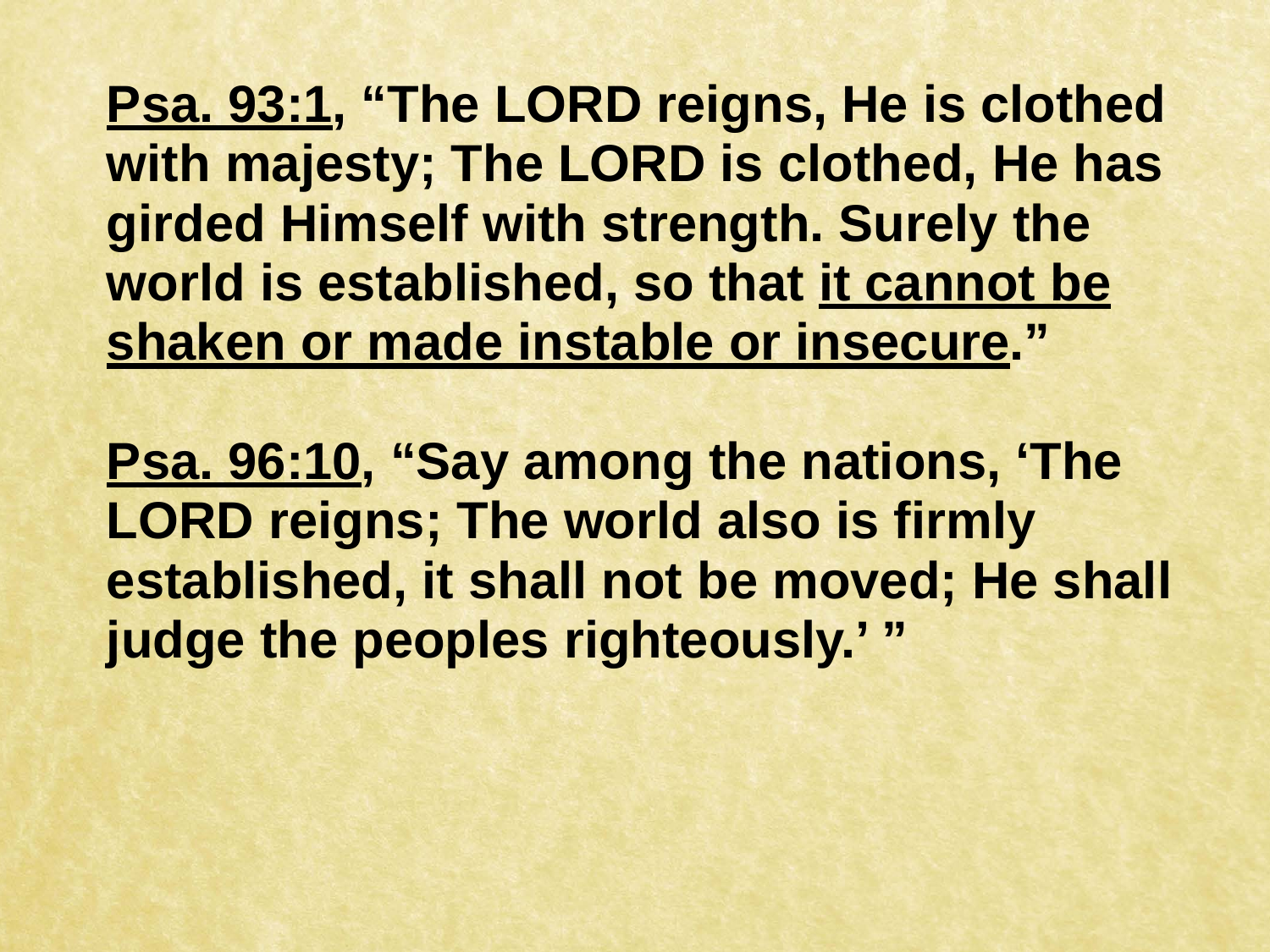**Psa. 30:6, "In my self-confidence I said, 'I will never be upended.' " ~NET** 

**Psa. 30:6, "When I was secure, I said, 'I will never be shaken.' " ~HCSB** 

**Psa. 30:6, "And I, I said in my arrogant selfsufficiency,** *I shall never be insecure***. [~RD expanded]**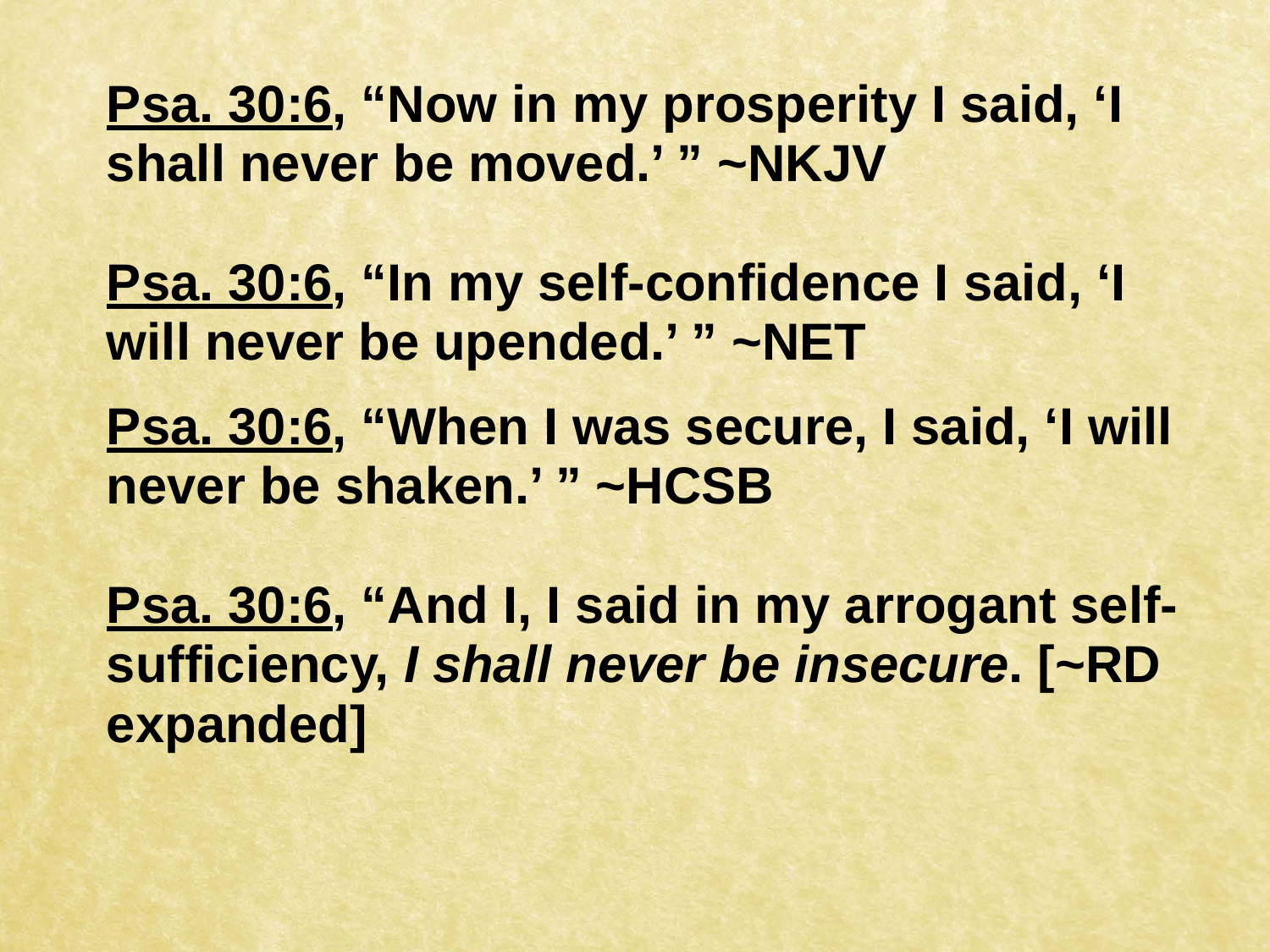**Jas. 1:2, "My brethren, count it all joy when you fall into various trials [adversity or prosperity],** 

**Jas. 1:3, "because you know that the testing of what you believe [the biblical teaching in your soul] produces endurance.** 

**Jas. 1:4, "But let endurance have its maturing work, that you may be mature and have spiritual integrity, lacking nothing." [~RD expanded]**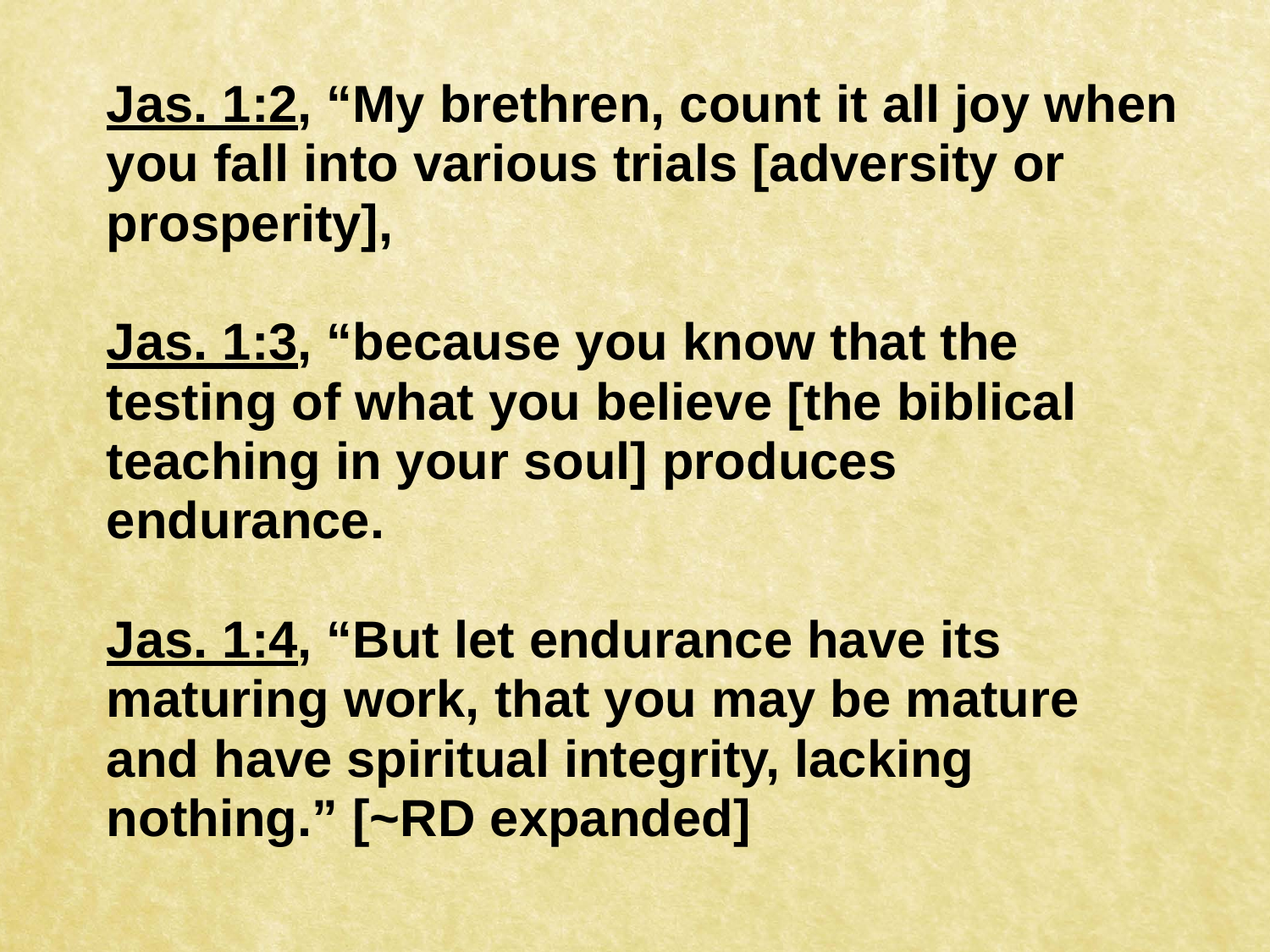**Psa. 30:7, "LORD, by Your favor You have made my mountain stand strong; You hid Your face, and I was troubled." ~NKJV** 

**Mountain = building David's kingdom**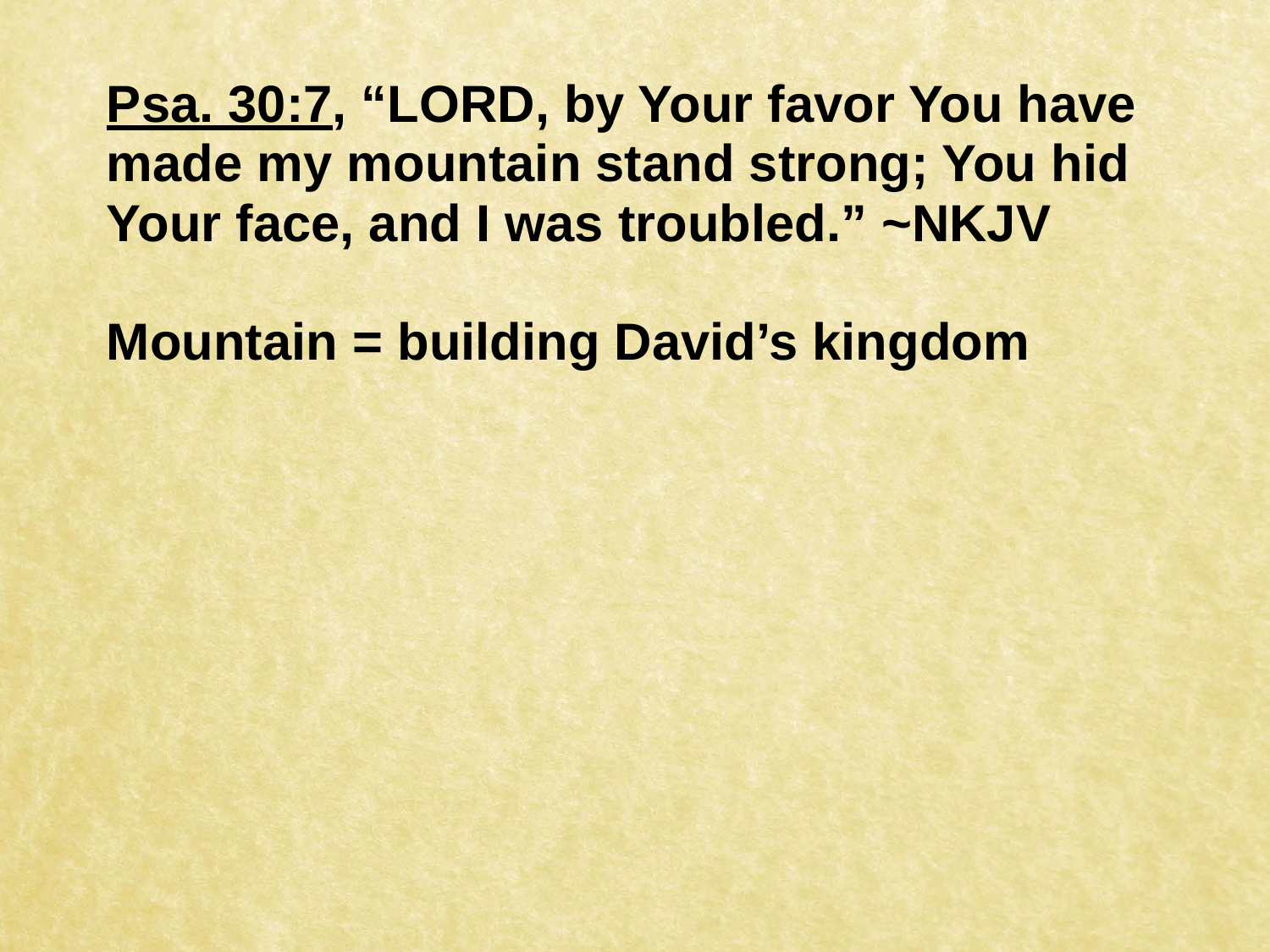**Psa. 30:7, "LORD, by Your favor You have made my mountain stand strong; You hid Your face, and I was troubled." ~NKJV** 

**Mountain = building David's kingdom** 

**Hid your face = disfavor, withholding favor,**  *rejected me* **(NET) probably too strong**